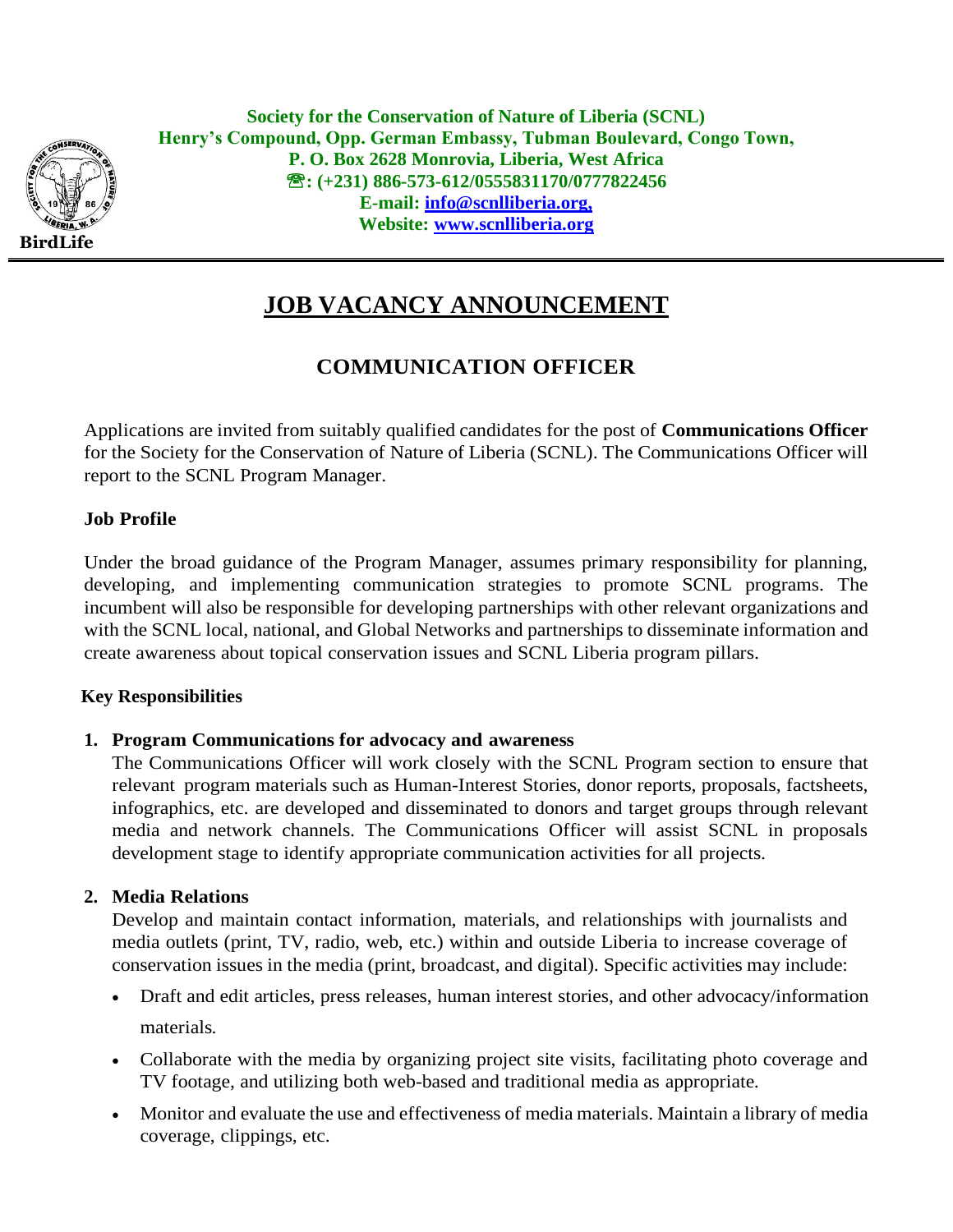#### **3. Digital Communications/social media**

Maintain SCNL website and social media sites (Facebook, Twitter, Instagram, and YouTube) such as daily monitoring, posting, and content development.

#### **4. SCNL Brand and Communications**

Ensure timely and quality production of advocacy and branding materials such as periodicals, annual and donor reports, supplements, calendars, briefing notes, Human Interest Stories, picture stories, videos, etc. The Communications Officer will develop and archive communication materials, including digital, such as publications, press releases, clippings, photographs, audiovisual materials, web resources, etc.

#### **5. Donor Relations**

Develop and maintain an updated list of SCNL donors and special interest groups. Assist in developing donor visit schedules/brochures, donor gifts, cards, etc. Support preparation of background materials, briefs, and information kits for visiting donors and high-profile guests/visitors. The task includes travel planning, logistics, and administrative arrangements.

#### **6. Events/campaigns**

Assist in organizing and generating public support for special events and campaigns to promote strategic conservation goals. Support organization of workshops, seminars, campaigns, events, and project review meetings including agendas and meeting minutes.

#### **7. Monitoring and evaluation**

Monitor and evaluate the impact of communication materials and advocacy events/campaigns to target audiences in collaboration with the Monitoring, Evaluation, and Learning Officer.

#### **8. Working relationships**

The Communications Officer will have to work closely with all SCNL projects coordinators/officers on a daily basis. He/She will maintain close interaction with communications and program staff of the SCNL network and with entities associated with communications and conservation work within and outside the government, including the local media and conservation partners.

#### **9. Values and Ethics**

The candidate should have a high level of integrity, accountability, and punctuality and be willing to work beyond normal working hours. He/she should also demonstrate and be exemplary in portraying SCNL values and ethics. He/she should be a good team player.

#### **10. Minimum Qualification and other Requirements:**

*Education*: Bachelor's Degree in communications, journalism, public relations, or a related field.

*Experience*: At least three years of similar work experience is required. The candidate should be able to work independently – with minimum supervision and guidance from supervisors. Demonstrated and extensive social media experience is an added advantage.

*Skills:* Excellent written and oral English communication skills are required. Knowledge of other languages/dialects is an asset. He/she should have advanced working knowledge of MS Office (Word, PowerPoint, Excel, and Publisher). Candidates with basic design and layout skills and adept